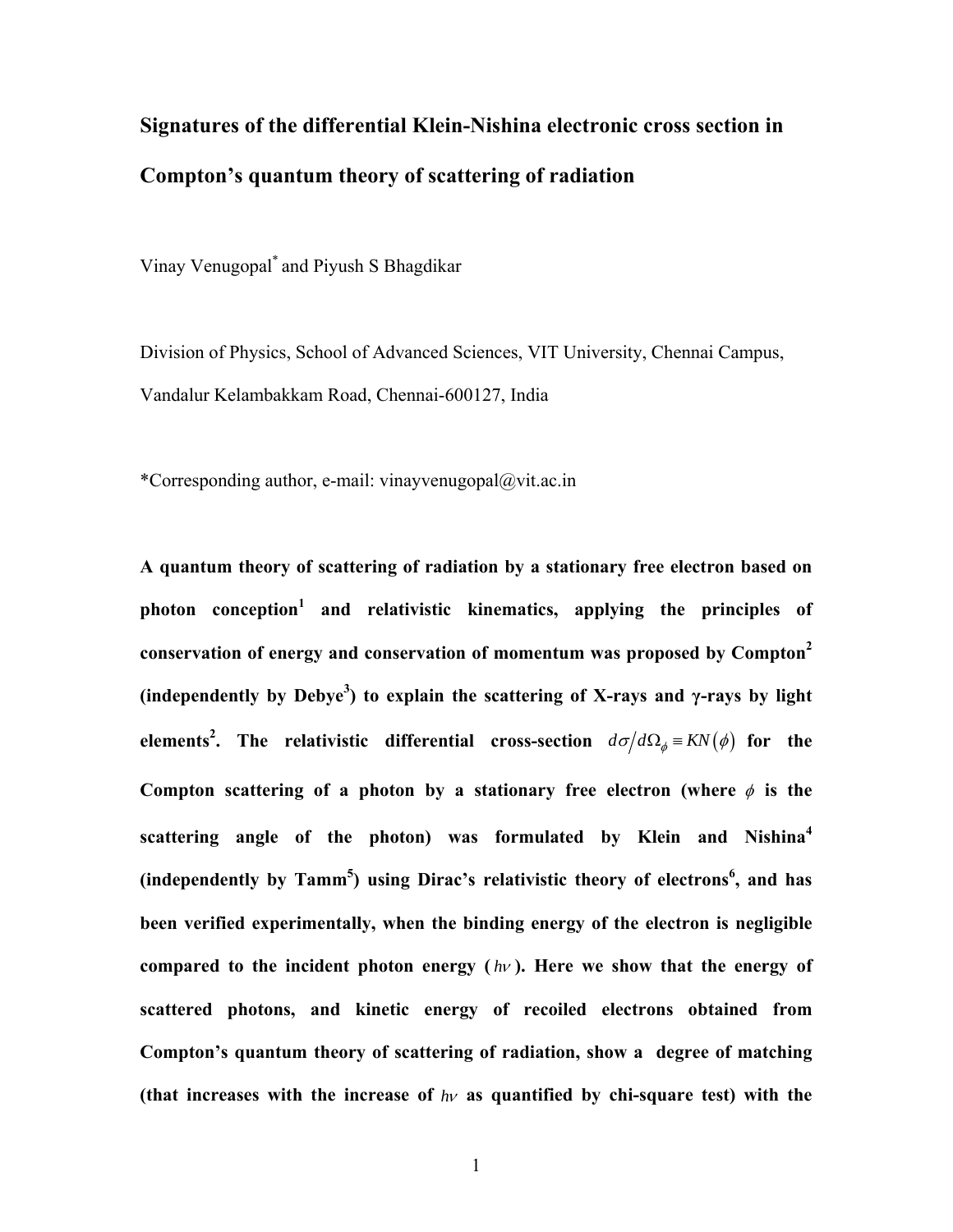**differential Klein-Nishina electronic cross section per electron per unit solid angle**   $KN(\phi)$  for the scattering of an unpolarized photon by a stationary free electron **when appropriate normalizations are invoked. There is a high degree of matching in a regime where the total electronic Klein-Nishina cross section for the Compton**  scattering on a free stationary electron scales as  $(hv)^{-1}$  and the contribution of the electro-magnetic interaction to  $KN(\phi)$  diminishes. Our results have significant **implications to the foundations of quantum mechanics and to the understanding of the mechanisms of photon-electron interactions in the Compton scattering.** 

Our recent work<sup>7</sup> on the de Broglie wavelength and frequency of recoiled electrons in the Compton effect motivated us to investigate the possibilities of signature of  $KN(\phi)^{4,5}$  in the energy of the scattered photons  $(hv'(\phi))$ , and momentum ( $p_e'(\phi)$ ) and kinetic energy  $(K_e'(\phi))$  of recoiled electrons respectively for *hv* in the range of 0.00001-1000 MeV, obtained from the quantum theory proposed by  $Compton<sup>2</sup>$  to explain scattering of X-rays and  $\gamma$ -rays by light elements<sup>2</sup>. Appropriate normalizations are invoked to compare  $KN(\phi)$  with  $h\nu'(\phi)$ ,  $p_e'(\phi)$ , and  $K_e'(\phi)$  respectively for a given  $h\nu$ , and it is shown that that the comparison with  $h\nu'(\phi)$  and  $K_e'(\phi)$  is physically meaningful.

The differential Klein-Nishina electronic cross section<sup>4</sup> per electron per unit solid angle for an unpolarized photon scattered at an angle  $\phi$  by a free stationary electron is

$$
\frac{d_e \sigma_C^{KN}}{d\Omega_\phi} = KN(\phi) = \frac{r_e^2}{2} \left(\frac{h\nu'}{h\nu}\right)^2 \left(\frac{h\nu'}{h\nu} + \frac{h\nu}{h\nu'} - \sin^2\phi\right)
$$
(1)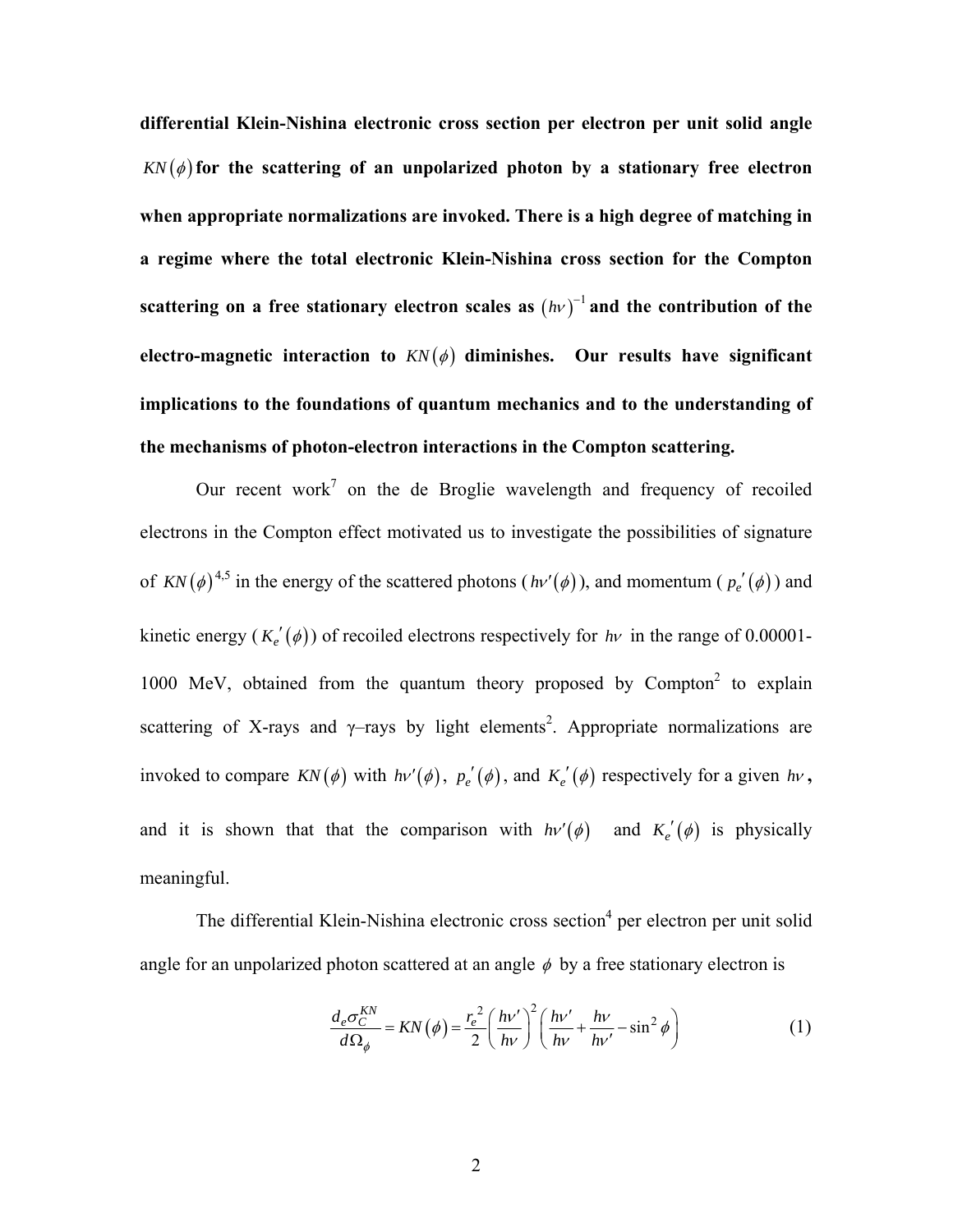where  $r_e$  is the classical radius of the electron,  $v$  is the frequency of the incident photon,  $v'$  and  $\phi$  are the frequency and scattering angle of the scattered photon respectively (see Supplementary Fig. S1). For  $h\nu \ge 1$ MeV, the contribution of electromagnetic interaction to  $KN(\phi)$  is maximum at  $\phi = 0$  and minimum at  $\phi = \pi$ . The value of  $KN(0)$  is the same as Thompson differential cross section per electron per unit solid angle for a photon scattered at  $\phi = 0$ . The value of  $(KN(0) - KN(\phi)_{\text{min}})$  increases with the increase in *hv*, becoming asymptotic to the x-axis at high  $h\nu$  ( $\geq 100 \text{ MeV}$ ). Hence  $(KN(0) - KN(\phi)_{\text{min}})$ values for *h*<sup>ν</sup> in range 0.00001-1000 MeV are divided by the value of  $(KN(0) - KN(\phi)_{\text{min}})$  for 1000 MeV and these normalized values are shown in Fig. 1b (see Supplementary Table S1). Subtracting  $KN(\phi)_{\text{min}}$  from the left-hand side of the equation (1) and dividing it by  $(KN(0) - KN(\phi)_{\text{min}})$  for the respective *hv* normalizes the corresponding *KN*(0) to 1. For *hv* in the range 0.001-1000 MeV,  $(KN(\phi) - KN(\phi)_{\text{min}})$  is divided by the value of  $(KN(0) - KN(\phi)_{min})_{1000\text{MeV}}$  and these normalized curves are shown in Fig. 1a.

In the quantum theory of scattering of X-rays by light elements, Compton considered the scattering of photon by a free stationary electron<sup>2</sup>. The energy of the scattered photon is related to the energy of the incident photon (see Supplementary Fig. S1)

$$
h\nu'(\phi) = \frac{h\nu}{1 + \left(\frac{h\nu}{m_0 c^2}\right) (1 - \cos\phi)}
$$
(2)

where  $m_0$  is the rest mass of the electron. The momentum of the scattered photon is  $p_{ph}'(\phi) = hv'(\phi)/c$ . The values of  $(hv'(0) - hv'(\pi))$  for *hv* in the range 1-1000 MeV are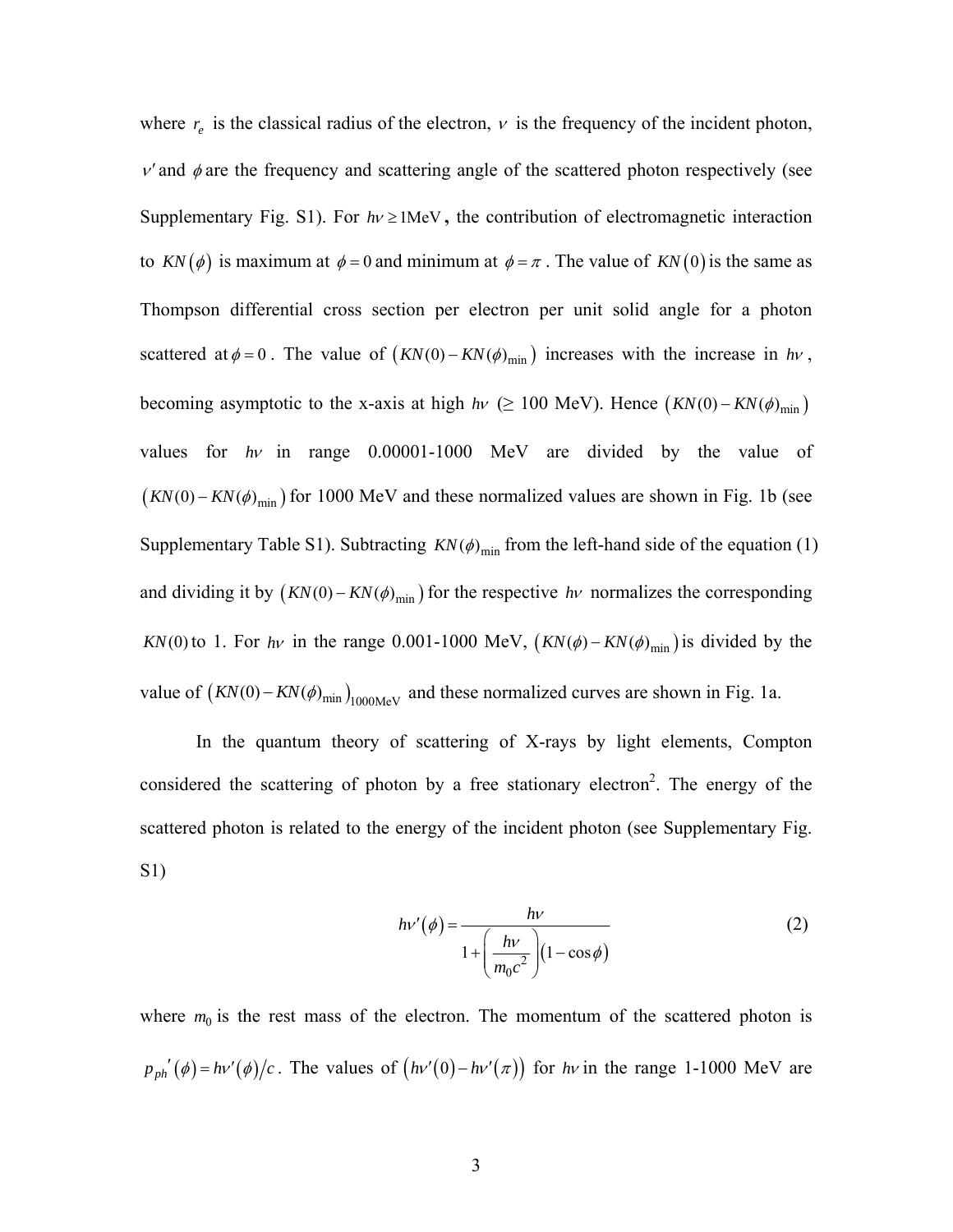divided by the respective value of *h*<sup>ν</sup> and these normalized values are shown in Fig. 1d (see Supplementary Table S1). For incident photon energies less than 1 MeV, the  $\pi$  in *hv'*( $\pi$ ) is replaced by  $\phi$  at which the corresponding *KN*( $\phi$ ) is minimum. Note that dividing  $(hv'(\phi) - hv'(\pi))$  by  $(hv'(0) - hv'(\pi))$  for the respective *hv* normalizes the corresponding  $h\nu'(\phi)$  to 1.  $h\nu'(\phi)$  is divided by the corresponding  $h\nu$  (Compton scatter fraction) and these normalized curves are shown in Fig. 1c. For a given  $h\nu$ ,  $KN(\phi)$  and  $h\nu'(\phi)$  respectively are normalized to 1 and their difference is plotted as the function of scattering angle of the scattered photon. These are shown for 0.001, 0.1, 1, and 1000 MeV in Figs. 2a, 2d, 2g and 2j respectively (see Supplementary Fig. S2 for incident photon energies of 0.01, 10, and 100 MeV respectively).With the increase in *h*<sup>ν</sup> **,** the values of this difference approach the straight line  $y = 0$ . Identical results will be obtained for the momentum of the scattered photon.

The momentum of recoiled electrons  $p'_e(\phi)$  in the Compton effect is obtained from the conservation of momentum (see Supplementary Fig. S1)

$$
p_e'(\phi) = \left( \left( \frac{h\nu}{c} \right)^2 + \left( \frac{h\nu'}{c} \right)^2 - \left( \frac{2h\nu h\nu' \cos\phi}{c^2} \right) \right)^{1/2}
$$
 (3)

The incident photon momentum ( $h\nu/c$ ) for  $h\nu$  in the range of 1-1000 MeV is divided by the respective value of  $p_e'(\pi)$  and these normalized values are shown in Fig. 1f (see Supplementary Table S1). For incident photon energies less than 1 MeV, the  $\pi$  in  $p_e'(\pi)$ are replaced by  $\phi$  at which the corresponding  $KN(\phi)$  is minimum. Note that dividing the left-hand side of equation (3) by  $p_e'(\pi)$  for the respective incident photon energy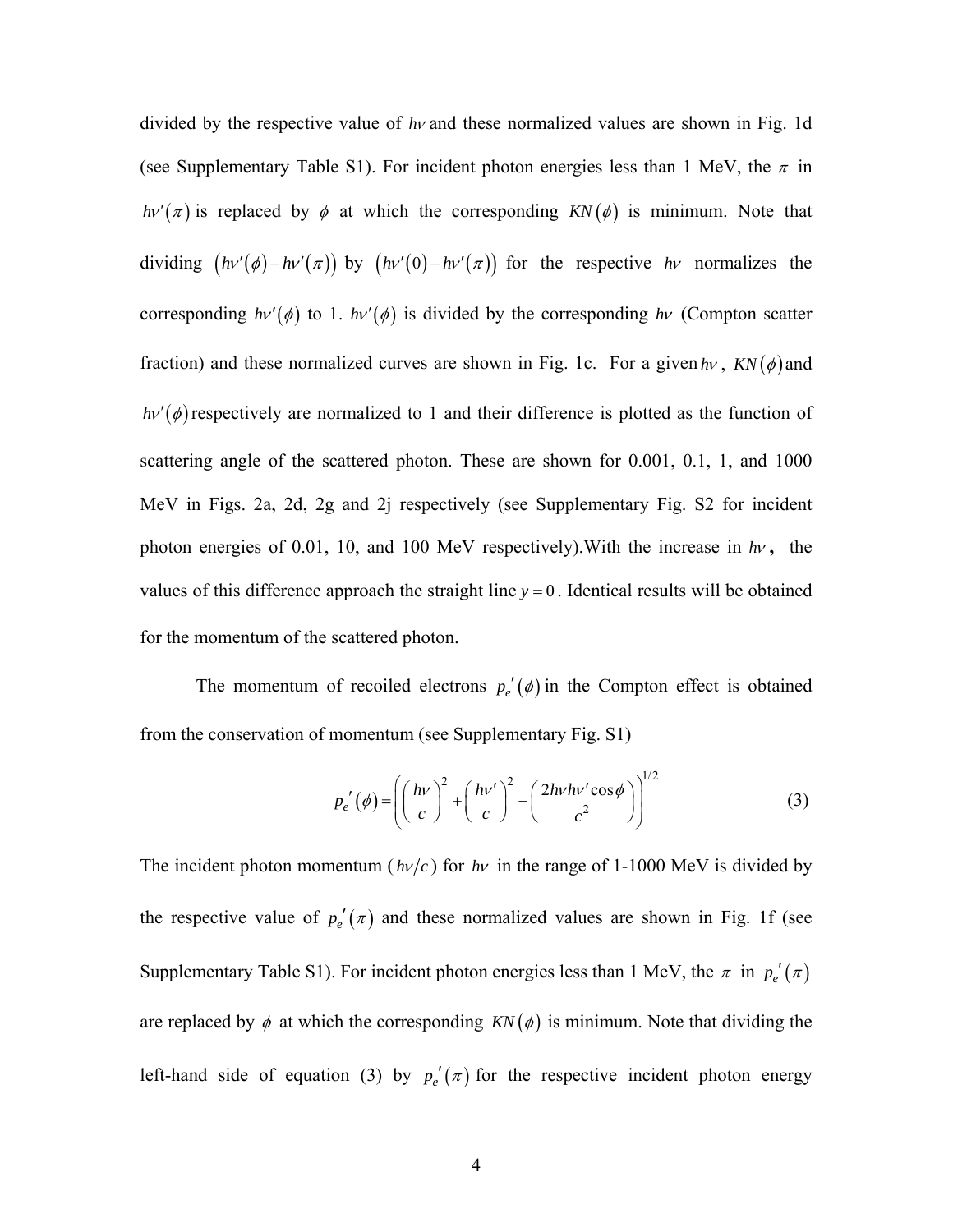normalizes the corresponding  $p_e'(\phi)$  to 1. In Fig. 1e, these normalized values are multiplied by the corresponding  $\left( p_{ph} / p_e'(\pi) \right)$  for *hv* in the range 0.001-1000 MeV. For a given *hv*,  $KN(\phi)$  and  $p'_e(\phi)$  are normalized to 1 and their sum is plotted as function of photon scattering angle. These are shown for 0.001, 0.1, 1, and 1000 MeV in Figs. 2b, 2e, 2h and 2k respectively (see Supplementary Fig. S2 for incident photon energies of 0.01, 10, and 100 MeV respectively). With the increase in *h*<sup>ν</sup> the sum values approach the straight line  $y = 1$ .

The kinetic energy  $K_e'(\phi)$  of recoiled electrons (see Supplementary Fig. S1) is

$$
K_e'(\phi) = h\nu - h\nu'(\phi)
$$
 (4)

For *hv* in the range 1-1000 MeV,  $K_e'(\phi)$  are divided by the respective value of *hv* and these normalized values (Compton energy transfer fraction) are shown in Fig. 1h (see Supplementary Table S1). For incident photon energies less than 1 MeV, the  $\pi$  in  $K_e'(\pi)$  are replaced by  $\phi$  at which the corresponding  $KN(\phi)$  is minimum. Note that dividing the left-hand side of equation (4) by  $K_e'(\pi)$  for the respective *hv* normalizes the corresponding  $K_e'(\phi)$  to 1.  $K_e'(\phi)$  is divided by the corresponding  $h\nu$  in the range 0.001-1000 MeV, and these normalized curves are shown in Fig. 1g . For a given *h*<sup>ν</sup> ,  $KN(\phi)$  and  $K_e'(\phi)$  are normalized to 1 and their sum is plotted as function of photon scattering angle. These are shown for 0.001, 0.1, 1, and 1000 MeV in Figs. 2c, 2f, 2i and 2l respectively (see Supplementary Fig. S2 for incident photon energies of 0.01, 10, and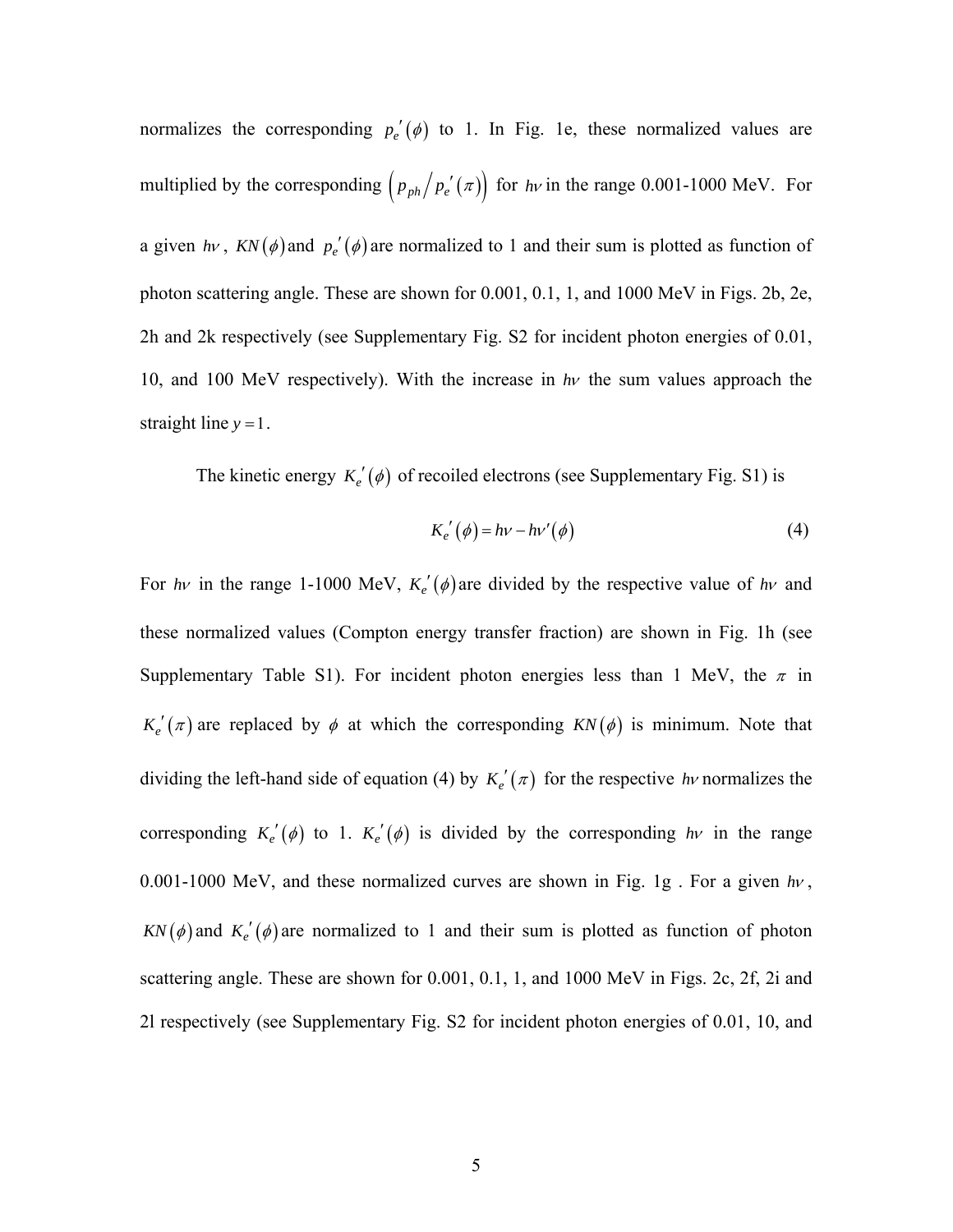100 MeV respectively). With the increase in *h*<sup>ν</sup> the sum values approach the straight line  $y = 1$ .

The total energy of the recoiled electrons  $\left( E_e'(\phi) = \gamma m_0 c^2 \right)$  is obtained from conservation of energy (see Supplementary Fig. S1)

$$
E_e'(\phi) = h\nu - h\nu' + m_0 c^2
$$
 (5)

 $E_e'(\pi) - m_0 c^2$  for *hv* in the range 0.001-1000 MeV is divided by the respective values of *hv* and these 'normalized' values will be identical to the fifth column in Supplemnetary Table S1  $(K_e'(\pi)/h\nu)$ . The variation of  $E_e'(\pi) - m_0 c^2$  with *hv* will be identical to Fig. 1g. Subtracting  $m_0 c^2$  from left-hand side of equation (6) and dividing by the respective  $h\nu$ , a plot identical to  $K_e'(\phi)$  as in Fig. 1e will be obtained.

The degree of matching between 'observed' and 'expected' values in Fig. 2 is numerically analyzed by applying Pearson's chi-square test

$$
\chi^2 = \sum_{i=1}^n \left( \frac{\left( O_i - E_i \right)^2}{E_i} \right) \tag{6}
$$

where the 'observed' values are  $O_i = (h v'(\phi_i))_{Norm}$ ,  $O_i = \left[ (KN(\phi_i))_{Norm} + (p_e'(\phi_i))_{Norm} \right]$ ,

and 
$$
O_i = \left[ \left( KN(\phi_i) \right)_{Norm} + \left( K_e'(\phi_i) \right)_{Norm} \right]
$$
 for the 'expected' values  $E_i = \left( KN(\phi_i) \right)_{Norm}$ ,

 $E_i = 1$ , and  $E_i = 1$  respectively. We consider 2000 data points and hence a degree of freedom equal to 1999 in the 0 to  $\pi$  interval on the x-axis, where the critical value is 1740.7049, for a probability level of 0.9999. The values of chi-square are shown in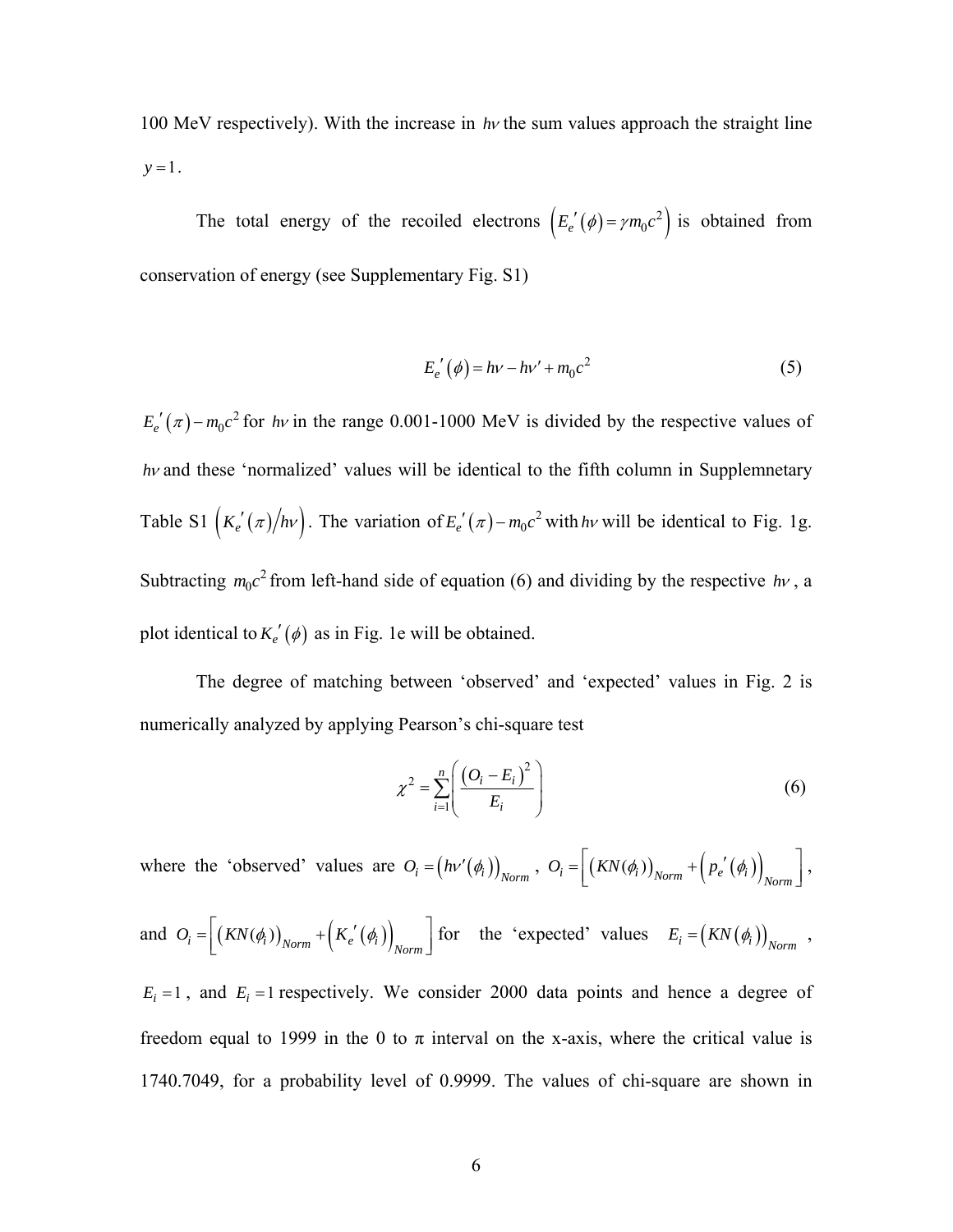Supplementary Table S2. It is clear that these chi-square values are less than the critical value and they decrease with the increase of incident photon energy. The above analysis was repeated by considering the case when  $\sin^2 \phi = 0$  in  $KN(\phi)$ , since  $\sin^2 \phi$  corresponds to the Coulomb scattering of electron by the electromagnetic field of the incident photon<sup>8</sup>. The corresponding degree of matching between 'observed' and 'expected' values are shown in Fig. 3 and the values of chi-square are shown in Supplementary Table S3.

The above results (see Supplementary Table S2) clearly indicate that for a given incident energy of the photon in the range 0.0001-1000 MeV, there is a degree of matching between  $\left[ \left( KN(\phi)\right)_{Norm} \right]$  and  $\left[ \left( hv'(\phi)\right)_{Norm} \right]$ ,  $\left[ \left( KN(\phi)\right)_{Norm} + \left( p_e'(\phi) \right)_{Norm} \right]$  and 1, and  $\left[ \left( KN(\phi)\right)_{Norm} + \left( K_e'(\phi)\right)_{Norm} \right]$  and 1 respectively. The degree of matching increases with the increase in the energy of the incident photon in all the three cases. In addition, there is a degree of matching between  $\left(KN(0)-KN(\phi)_{\min}\right)/\left(KN(0)-KN(\phi)_{\min}\right)_{1000\text{MeV}}$  and  $\left(\left(hv'(0)-h v'(\pi)\right)/h v\right)$ ,  $(p_{ph}/p_e'(\pi))$ , and  $(K_e'(\pi)/hv)$  respectively for  $hv \ge 1$ MeV as indicated in Supplementary Table S1. The degree of matching between the 'observed' (Compton) and 'expected' (Klein-Nishina) values in Supplementary Table S1 for *h*<sup>ν</sup> ≥1MeV is numerically analyzed using chi-square test (equation (6)). For  $O_i = \left[ \left( h v'(0) - h v'(\pi) \right) \right] / h v$ and  $E_i = (KN(0) - KN(\phi)_{\text{min}})/(KN(0) - KN(\phi)_{\text{min}})_{1000\text{MeV}}$ ,  $\chi^2 = 0.01025$  when degree of freedom = 7, critical value =  $0.1528$ , for a probability level of 0.9999. Similarly, for  $O_i = \frac{p_{ph}}{p_e'(x)}$  and  $\frac{K_N(0) - KN(\pi)}{K_N(0) - KN(\pi)} = \frac{KN(\pi)}{1000 \text{MeV}}$ ,  $\chi^2 = 0.02286$ . A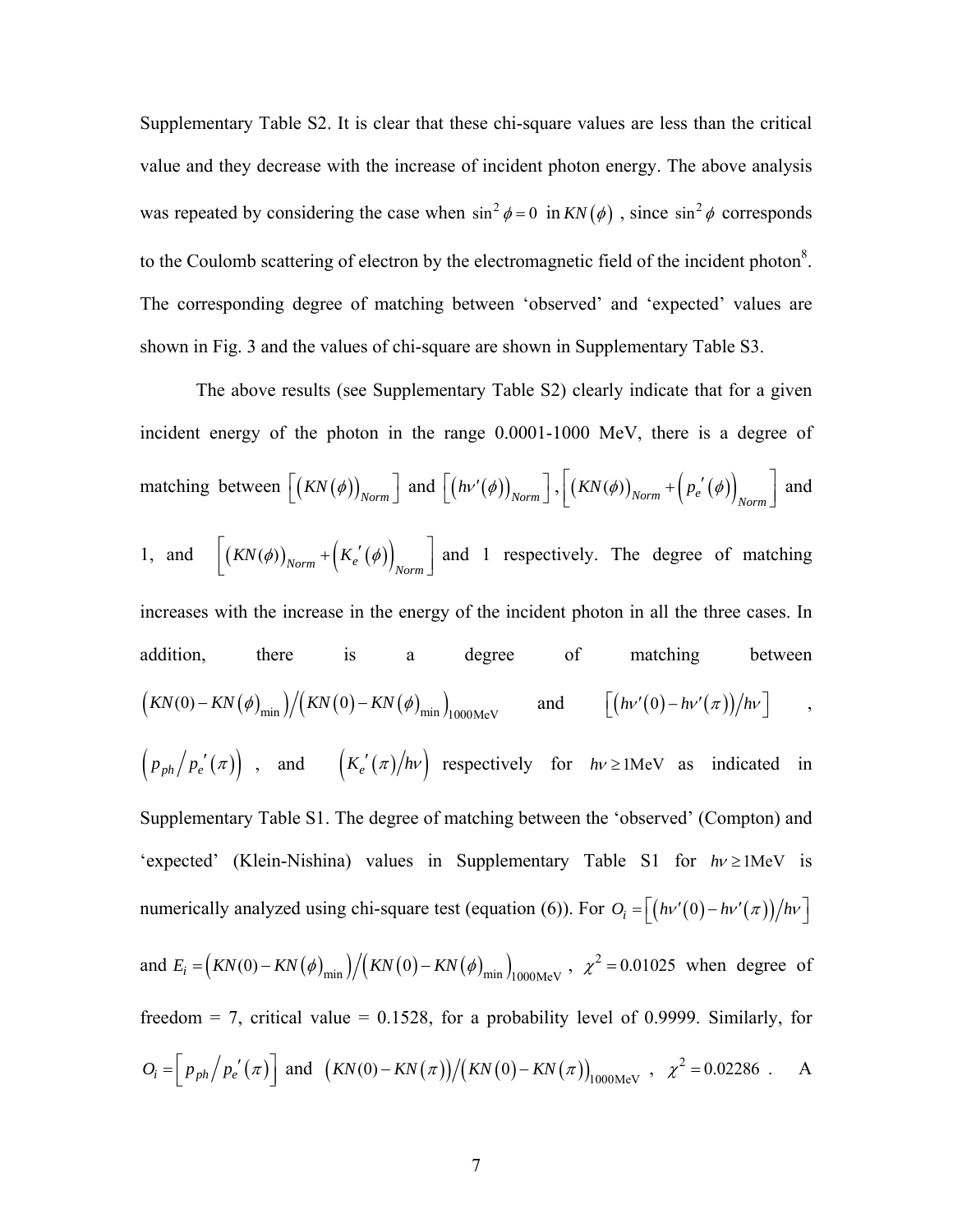closer look at Supplementary Table S1 for  $h\nu \leq 1$ MeV and Fig. 3 indicates that only a comparison of  $KN(\phi)$  with  $h\nu'(\phi)$  and  $K_e'(\phi)$  respectively is physically meaningful. The arguments that we propose here for comparing  $KN(\phi)$  and  $K_e'(\phi)$  will be the same as that of comparing  $KN(\phi)$  and  $h\nu'(\phi)$ . The increasing degree of matching between

$$
\left(KN(0) - KN(\phi)_{\min}\right) / \left(KN(0) - KN(\phi)_{\min}\right)_{1000 \text{MeV}} \quad \text{and} \quad \left(K_e'(\pi)/h\nu\right) \quad \text{for} \quad h\nu \ge 1 \text{MeV} \quad \text{(see}
$$

Supplementary Table S1) is attributed to the increasing role of the contribution of energymomentum conservation to  $KN(\phi)$  at  $\phi = \pi$  compared to the electromagnetic interaction. For *hv* ≤1MeV (see Supplementary Table S1), the  $\pi$  in  $K_e'(\pi)$  are replaced by  $\phi$  at which the corresponding  $KN(\phi)$  is minimum. With the decrease in energy of the incident photon (see Supplementary Table S1), for a given *hv*,  $\left(K_e'(\phi)/h\nu\right)$  values become much less than the corresponding  $\left(KN(0) - KN(\phi)_{min}\right) / \left(KN(0) - KN(\phi)_{min}\right)_{1000\text{MeV}}$  which is attributed to the decreasing role of the energy-momentum conservation compared to electromagnetic interaction to the scattering at  $\phi$  for which  $KN(\phi)$  is minimum. Comparison of  $KN(\phi)$  with  $h\nu'(\phi)$  and  $K_e'(\phi)$  respectively when  $\sin^2 \phi = 0$  in  $KN(\phi)$ are shown in Figure 3 (see also Supplementary Table S3). It is clear that there is a high degree of matching between  $\left[ \left( KN(\phi)\right)_{Norm} \right]$  and  $\left[ \left( hv'(\phi)\right)_{Norm} \right]$  , and  $\left[ \left( KN(\phi)\right)_{Norm} + \left( K_e'(\phi)\right)_{Norm} \right]$  and 1 at the lowest and highest incident photon energies when Coulomb scattering of electron by the electromagnetic field of the incident photon is ignored in  $KN(\phi)$ .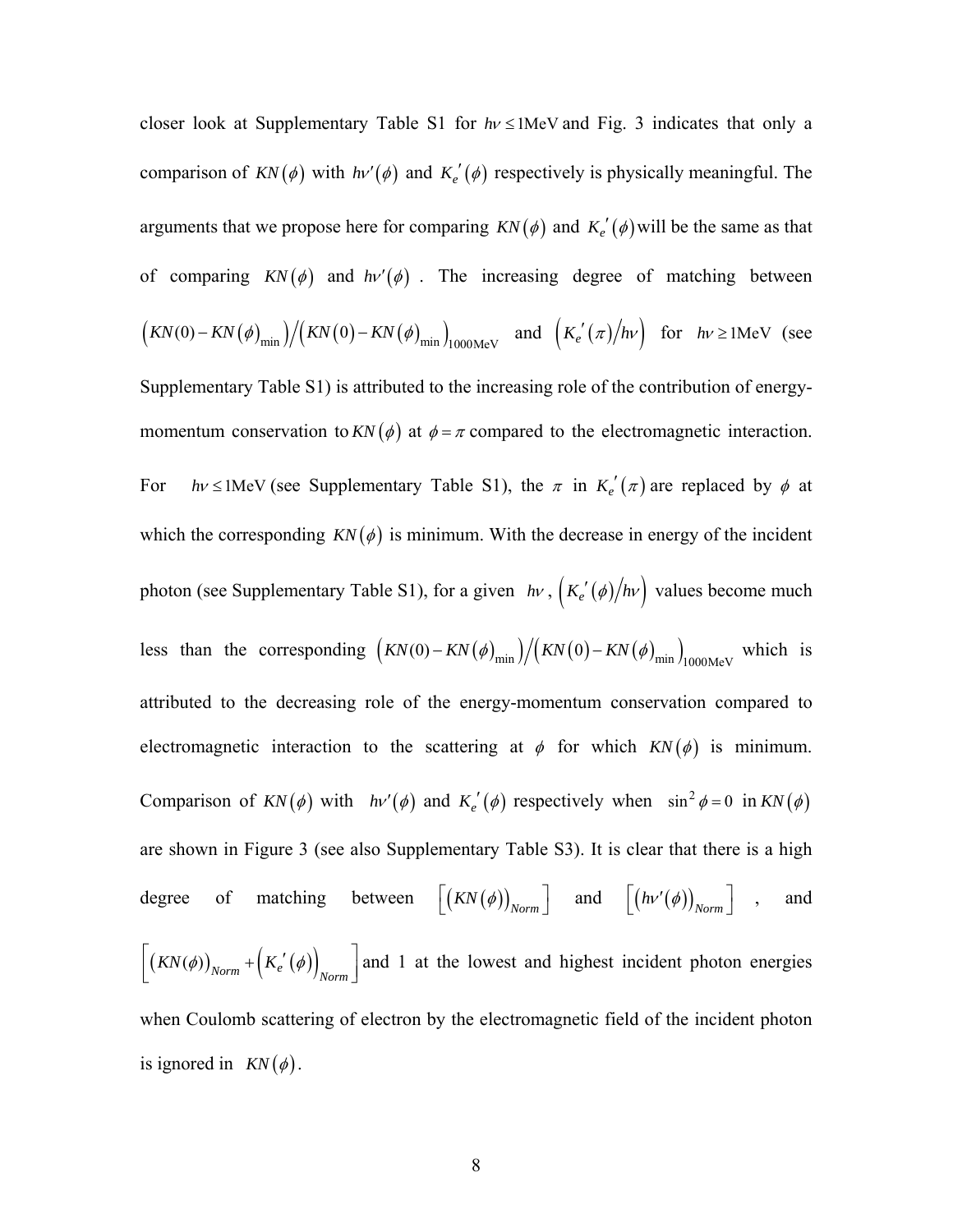Therefore under the *conditions* when  $\left( h\nu / m_0 c^2 \right) \ge 1.956$ , the signatures of differential Klein-Nishina cross section<sup>4</sup> for unpolarized photons that was obtained from Dirac's relativistic quantum mechanics<sup>6</sup> can be 'observed' in the energy of the scattered photons, and in the kinetic energy of recoiled electrons obtained from Compton's quantum theory of scattering of photon by electron based on relativistic kinematics<sup>2</sup>. Hence the third level explanation<sup>9</sup> of Compton effect by quantum electrodynamics has a degree of matching with the first level<sup>9</sup> of Compton<sup>2</sup>. These *conditions* also coincide with the total electronic Klein-Nishina cross section  $\sigma_C^{KN}$  for the Compton scattering on a free stationary electron having a  $(hv)^{-1}$  dependence, where the role of the electromagnetic interaction to the scattering process diminishes. Hence our results have significant implications to the foundations of quantum mechanics and to the understanding of the mechanisms of photon-electron interactions in the Compton scattering.

#### **References**

1. Einstein, A. Über einen die erzeugung und verwandlung des lichtes betreffenden heuristischen gesichtspunkt.*Ann. Phys.* **17**, 132-148 (1905).

2. Compton, A.H. A quantum theory of the scattering of X-rays by light elements. *Phys. Rev.* **21**, 483-502 (1923).

3. Debye, P. Zerstreuung von Rontgenstrahlen und quantentheorie. *Z. Physik*, **24**, 161– 166 (1923).

4. Klein, O. and Nishina,Y. Über die streuung von strahlung durch freie elektronen nach der neuen relativistischen quantendynamik von Dirac. *Z. Physik*, **52**, 853-868 (1929).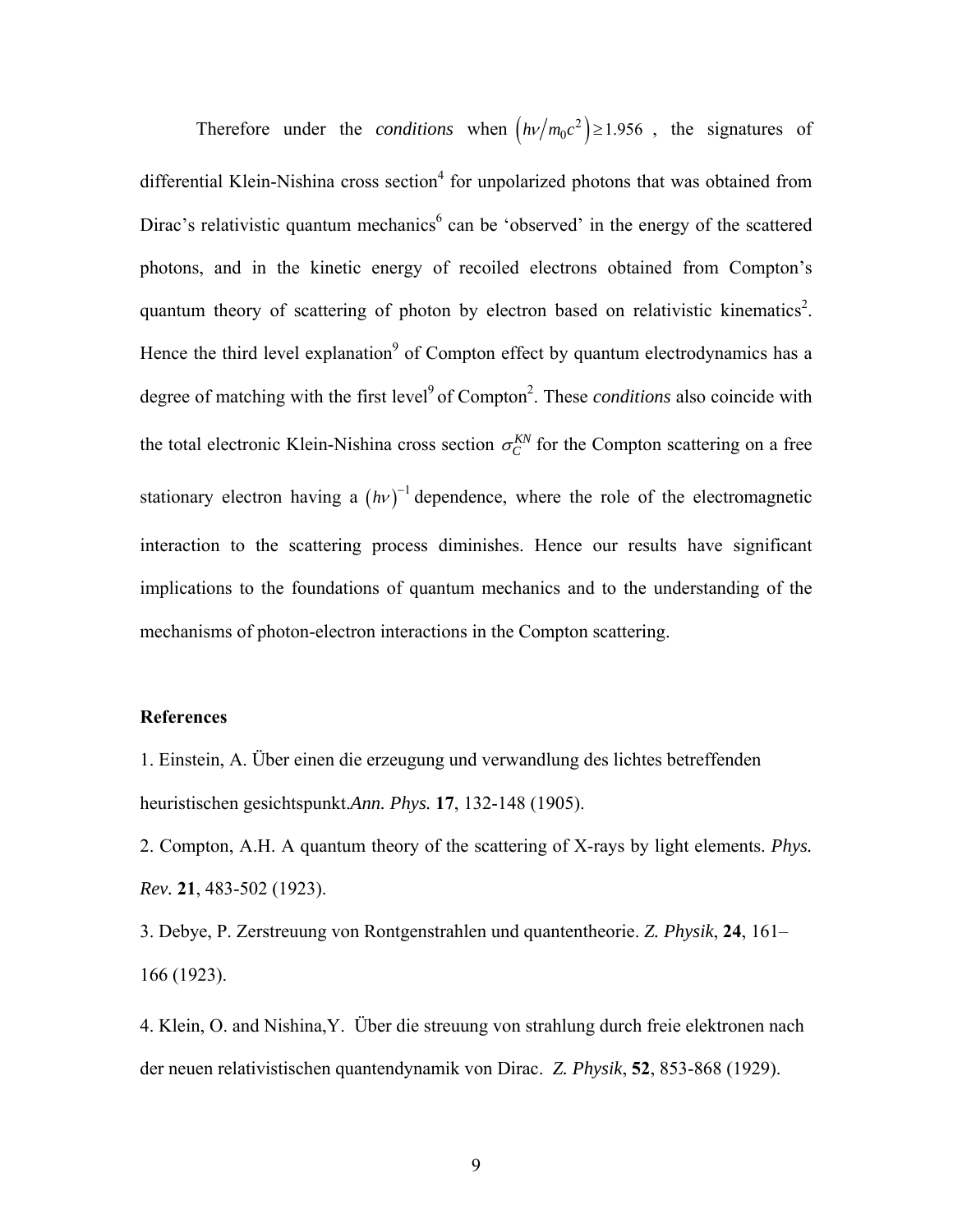5. Tamm, I. Über die wechselwirkung der freien elektronen mit der strahlung nach der Diracsehen theorie des elektrons und nach der quantenelektrodynamik *Z. Physik*, **62**, 545- 568 (1930).

6. Dirac, P. A. M. The quantum theory of electron. *Proc. R. Soc. Lond. A*, **117**, 610-627 (1928).

7. Venugopal, V. and Bhagdikar, P.S. de Broglie wavelength and frequency of scattered electrons in the Compton effect. *Physics Education*, **29**, 35-41 (2013). Preprint at http://arxiv.org/abs/1202.4572 (2012).

8. Hussein, E. M. A. *Radiation Mechanics Principles and Practice*, Elsevier Ltd, p 191 (2007).

9. Strand, J. The Compton effect-Schrödinger's treatment *Eur. J. Phys.*, **7**, 217-221 (1986).

#### **Acknowledgements**

We thank Dr. S. Hariharan, Dr. S. G. Chefranov, and Dr. A. Datta for fruitful discussions. V.V thanks VIT University, Chennai Campus for providing a stimulating environment for innovative teaching and research infrastructure, and Dr. A. A. Samuel for his encouragement.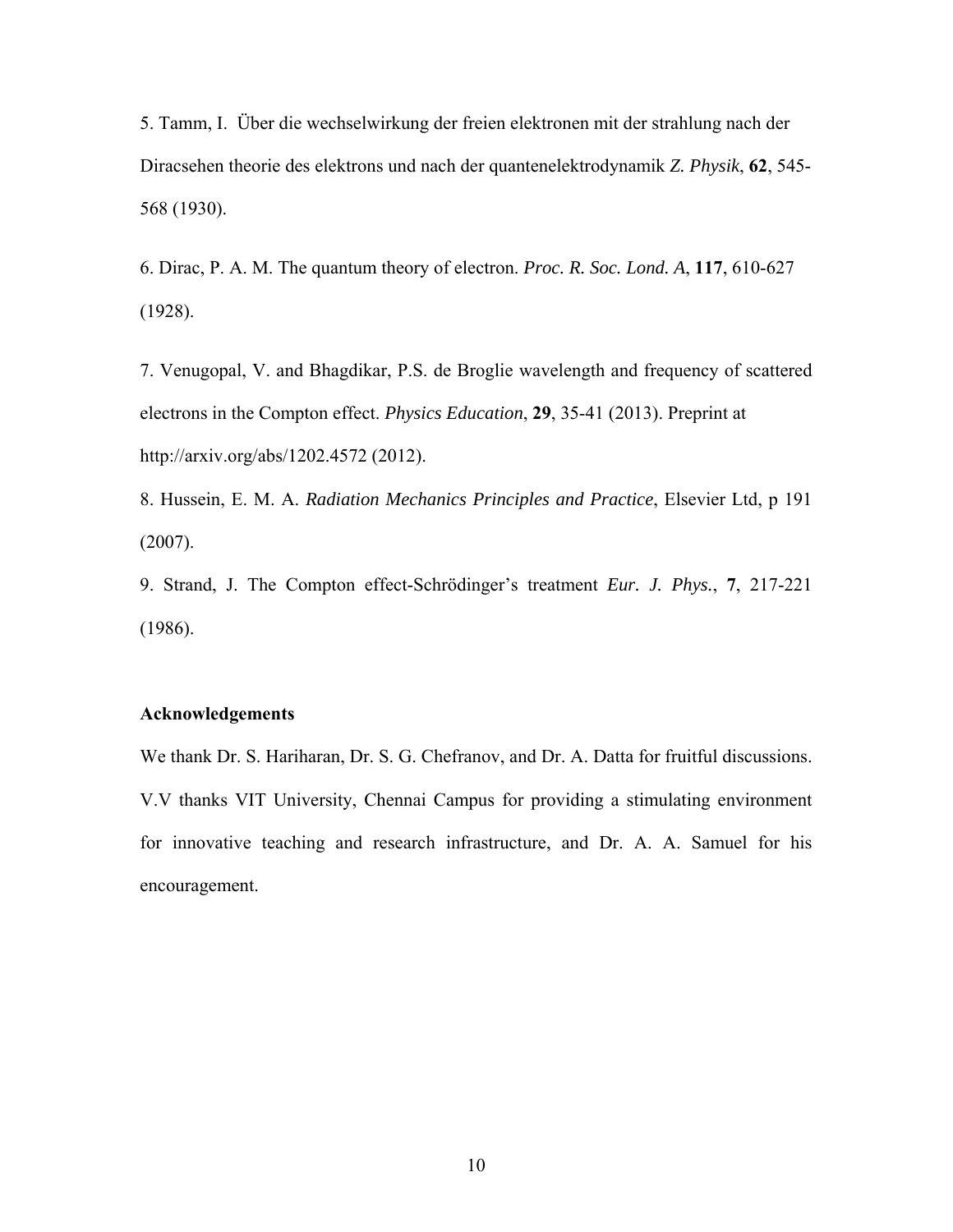

**Figure 1** Normalization. The variation of normalized **a.**  $KN(\phi)$ , **c.**  $h\nu'(\phi)$ , **e.**  $p_e'(\phi)$ and **g.**  $K_e'(\phi)$  respectively as a function of the photon scattering angle  $\phi$  for incident photon energies in the range 0.001-1000 MeV. Color code for incident photon energies: black-0.001 MeV, blue-0.01 MeV, green-0.1 MeV, red-1 MeV, cyan-10 MeV, magenta-100 MeV, yellow-1000 MeV. Variation of normalized **b.**  $(KN(0) - KN(\phi)_{\text{min}})$ , **d.**  $(hv'(0) - hv'(\pi))$ , **f.**  $p_e'(\pi)$  and **h.**  $K_e'(\pi)$  respectively as a function of the photon scattering angle  $\phi$  for incident photon energies in the range 1-1000 MeV. For incident photon energies less than 1 MeV, the  $\pi$  in  $h\nu'(\pi)$ ,  $p_e'(\pi)$ , and  $K_e'(\pi)$  are replaced by  $\phi$ at which the corresponding  $KN(\phi)$  is minimum in **b**, **d**, **f**, and **h** respectively.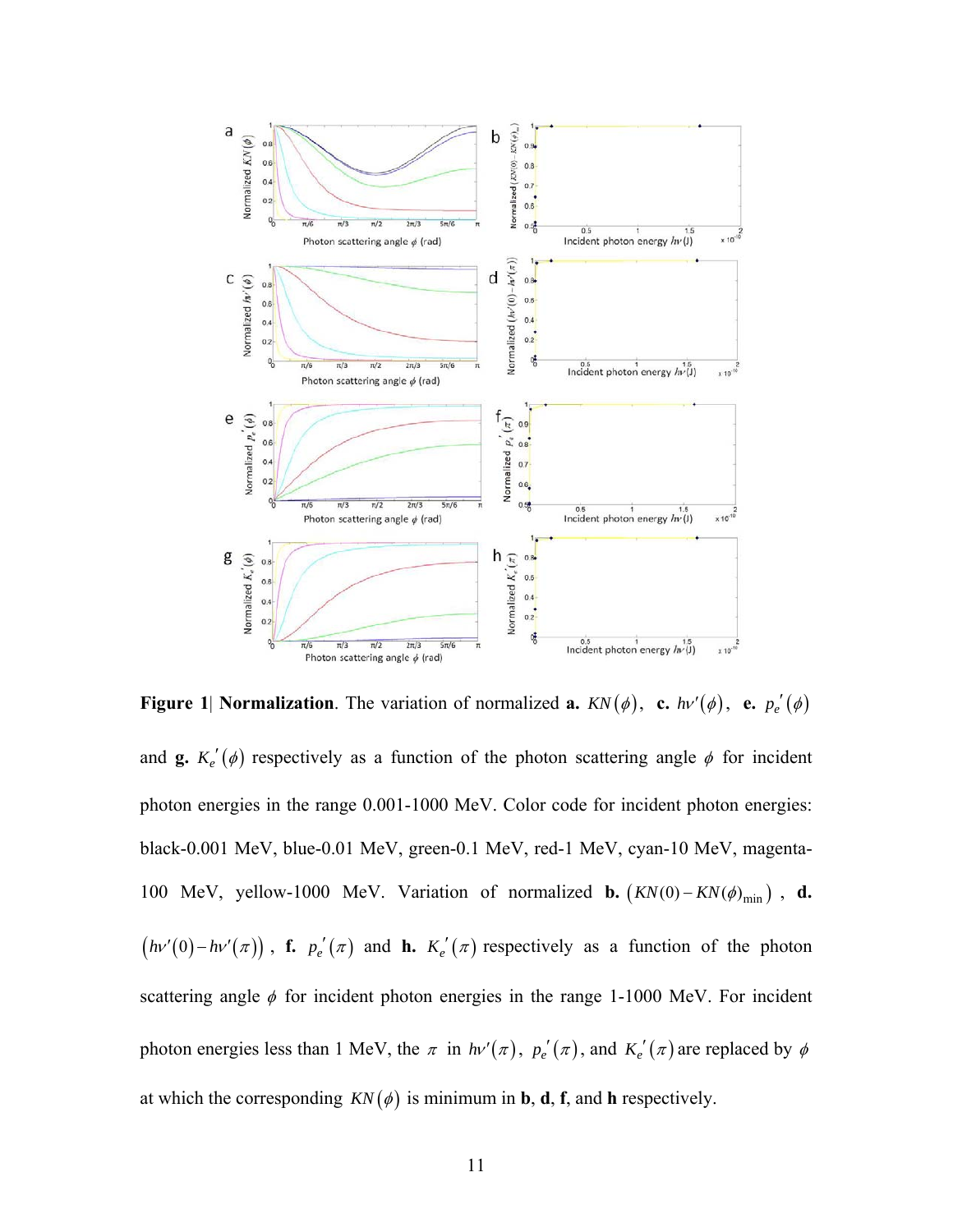

**Figure 2| Degree of matching.** The variation of  $\left[ (KN(\phi))_{Norm} - (h\nu'(\phi))_{Norm} \right]$  for incident photon energies **a.** 0.001 MeV, **d.** 0.1 MeV, **g.** 1 MeV, and **j.** 1000 MeV respectively,  $\left[ \left( KN(\phi)\right)_{Norm} + \left( p_e'(\phi) \right)_{Norm} \right]$  for **b.** 0.001 MeV, **e.** 0.1 MeV, **h.** 1 MeV, and **k.** 1000 MeV respectively, and  $\left[ \left( KN(\phi)\right)_{Norm} + \left( K_e'(\phi) \right)_{Norm} \right]$  for **c.** 0.001 MeV, **f.** 0.1

MeV, **i.** 1 MeV, and **l.** 1000 MeV respectively as a function of photon scattering angle φ .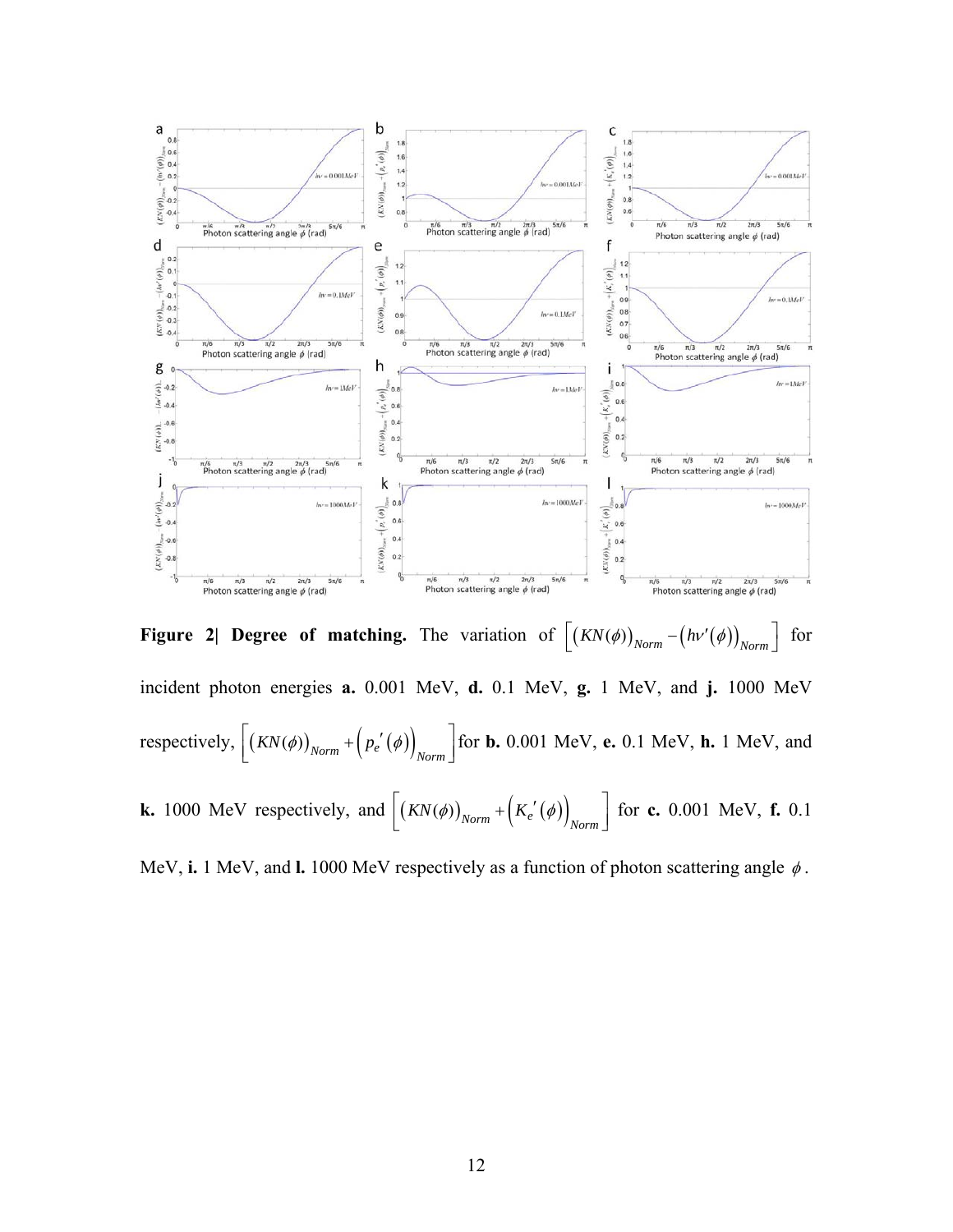

**Figure 3| Degree of matching when**  $\sin^2 \phi = 0$  in  $KN(\phi)$ . The variation of  $\left[ (KN(\phi))_{Norm} - (h\nu'(\phi))_{Norm} \right]$  for incident photon energies **a.** 0.001 MeV, **d.** 0.1 MeV, **g.** 1 MeV, and **j.** 1000 MeV respectively,  $\left[ \left( KN(\phi) \right)_{Norm} + \left( p_e'(\phi) \right)_{Norm} \right]$  for **b.** 0.001 MeV, **e.** 0.1 MeV, **h.** 1 MeV, and **k.** 1000 MeV respectively, and  $\left[ \left( KN(\phi)\right)_{Norm} + \left( K_e'(\phi)\right)_{Norm} \right]$ for **c.** 0.001 MeV, **f.** 0.1 MeV, **i.** 1 MeV, and **l.** 1000 MeV respectively as a function of photon scattering angle  $\phi$ .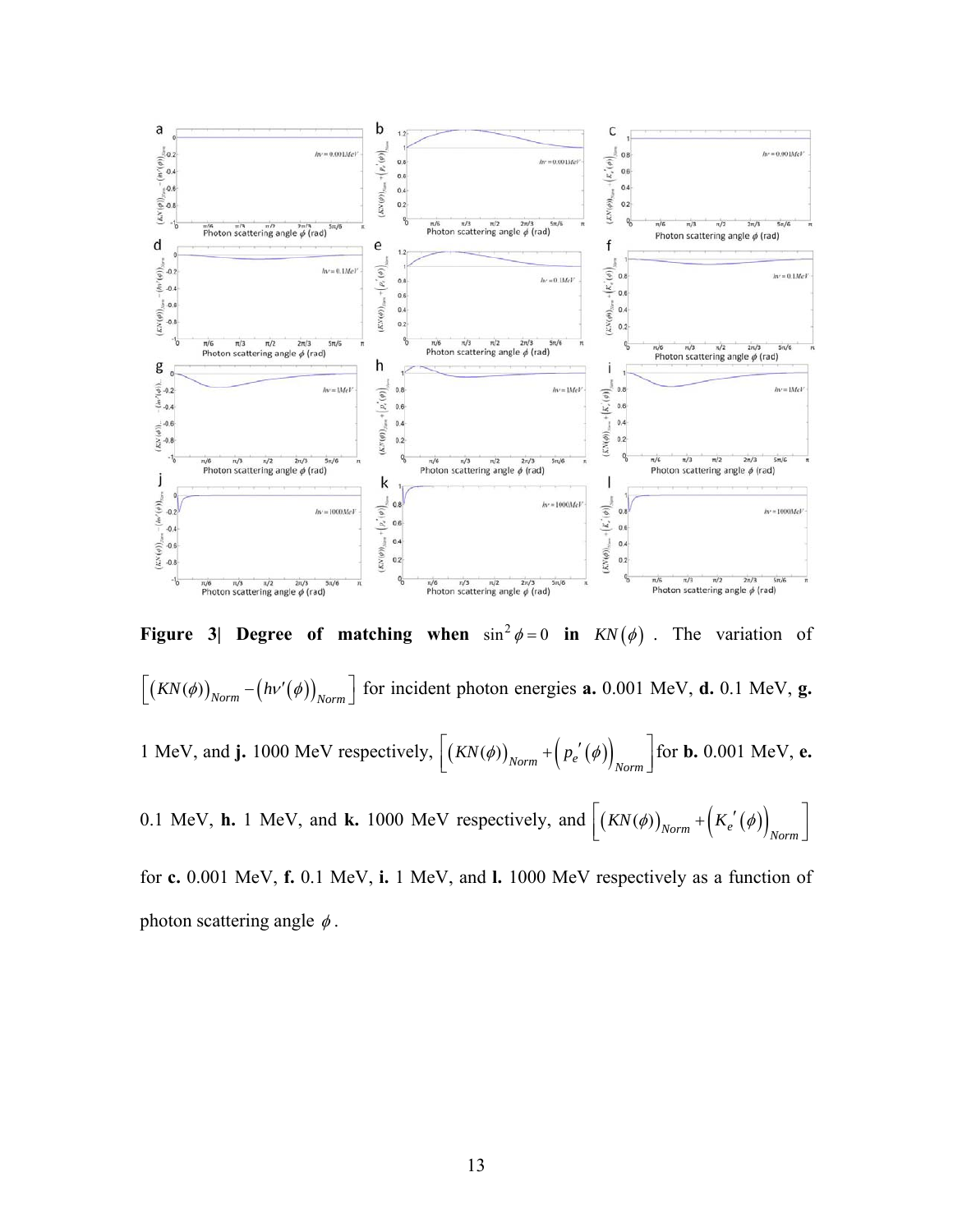## **SUPPLEMENTARY INFORMATION**

The values of the universal constants used in the numerical calculations in this Letter were obtained from NIST database http://physics.nist.gov/cuu/Constants/.



**Suppl. Fig. 1.** The geometry of Compton scattering showing the directions of scattered photon and recoiled electron with respect to the direction of the incident photon is shown in the left hand side, and conservation of momentum on the right hand side.

### **The relation between momentum and kinetic energy of recoiled electrons.**

The momentum of the recoiled electron  $p_e'(\phi)$  is related to its relativistic recoil kinetic energy  $K_e'(\phi)$ 

$$
p_e'(\phi) = c \left( \frac{K_e'(\phi)}{c^2} + m_0 \right) \left( 1 - \frac{1}{\left( K_e'(\phi) / m_0 c^2 \right) + 1} \right)^{1/2}
$$
(S1)

while assuming an initial stationary free electron.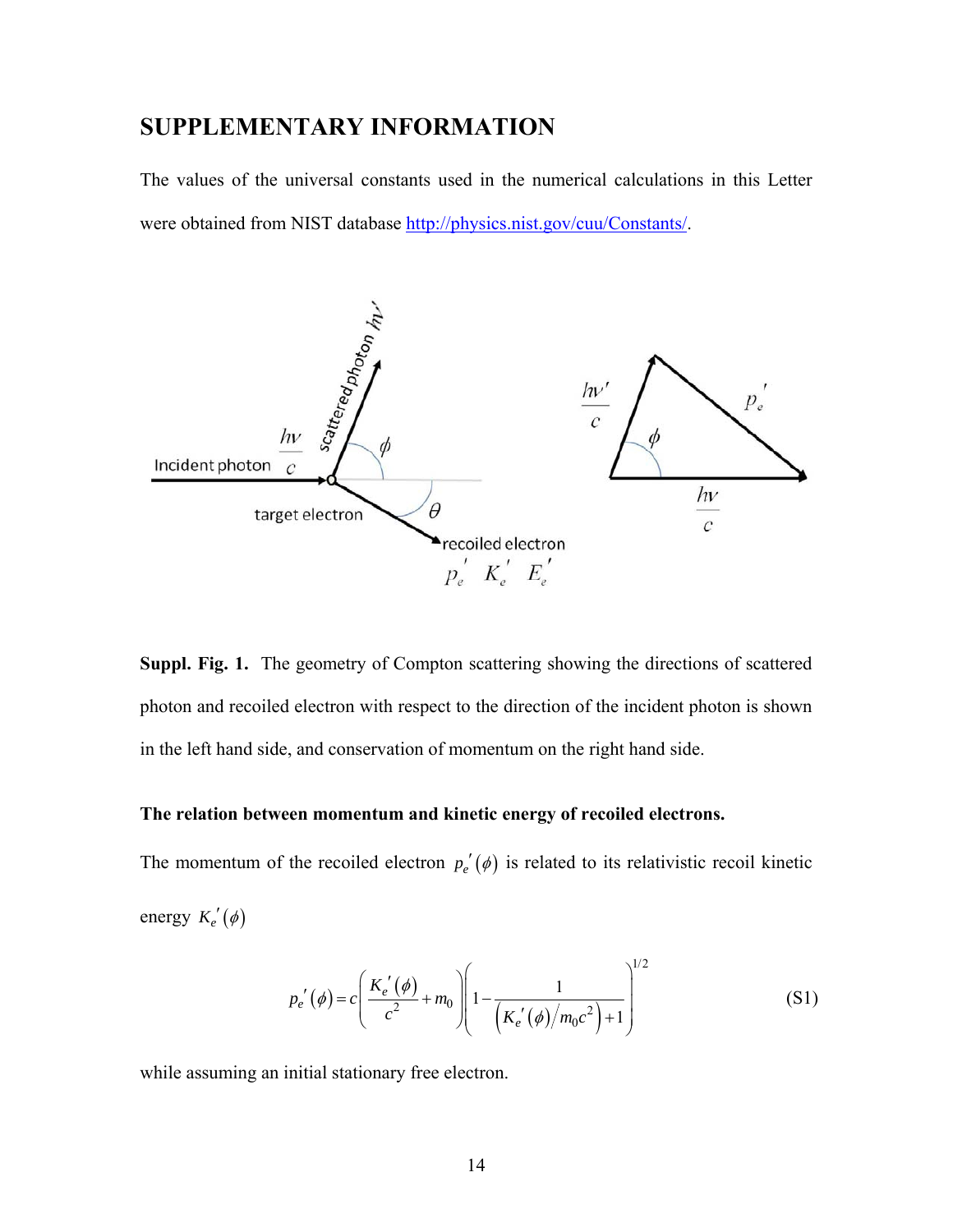**Suppl. Table 1**. The variation of the 'amplitude' of  $KN(\phi)$  and  $h\nu'(\phi)$  at  $\phi = 0$ , and of  $p_e'(\phi)$  and  $K_e'(\phi)$  at  $\phi = \pi$  as a function of the energy of the incident photon. For incident photon energies less than 1 MeV, the  $\pi$  in  $h\nu'(\pi)$ ,  $p'_e(\pi)$ , and  $K'_e(\pi)$  are replaced by  $\phi$  at which the corresponding  $KN(\phi)$  is minimum.

| $h\nu$       | $(KN(0)-KN(\phi)_{\min})$<br>$\frac{1}{(KN(0)-KN(\phi)_{\min})_{\text{IGeV}}}$ | $\left(hv'\left(0\right)-h v'\left(\pi\right)\right)$ | $p_{ph}$<br>$p_e'(\pi)$ | $K'_e(\pi)$<br>$h\nu$ |
|--------------|--------------------------------------------------------------------------------|-------------------------------------------------------|-------------------------|-----------------------|
| (MeV)        |                                                                                |                                                       |                         |                       |
| 0.00001      | 0.5001                                                                         | $1.9495 \times 10^{-5}$                               | 0.7084                  | $1.9495\times10^{-5}$ |
| 0.0001       | 0.5003                                                                         | $1.9354\times10^{-4}$                                 | 0.7111                  | $1.9354\times10^{-4}$ |
| 0.001        | 0.5020                                                                         | 0.0020                                                | 0.7040                  | 0.0020                |
| 0.01         | 0.5190                                                                         | 0.0195                                                | 0.7077                  | 0.0195                |
| 0.1          | 0.6457                                                                         | 0.1816                                                | 0.7276                  | 0.1816                |
| 0.5          | 0.82626                                                                        | 0.5731                                                | 0.8167                  | 0.5731                |
| $\mathbf{1}$ | 0.8941                                                                         | 0.7965                                                | 0.8309                  | 0.7965                |
| 5            | 0.9758                                                                         | 0.9514                                                | 0.9536                  | 0.9514                |
| 10           | 0.9877                                                                         | 0.9751                                                | 0.9757                  | 0.9751                |
| 50           | 0.9976                                                                         | 0.9949                                                | 0.9949                  | 0.9949                |
| 100          | 0.9988                                                                         | 0.9975                                                | 0.9975                  | 0.9975                |
| 300          | 0.9997                                                                         | 0.9991                                                | 0.9991                  | 0.9991                |
| 500          | 0.9999                                                                         | 0.9995                                                | 0.9995                  | 0.9995                |
| 1000         | $\mathbf{1}$                                                                   | 0.9997                                                | 0.9997                  | 0.9997                |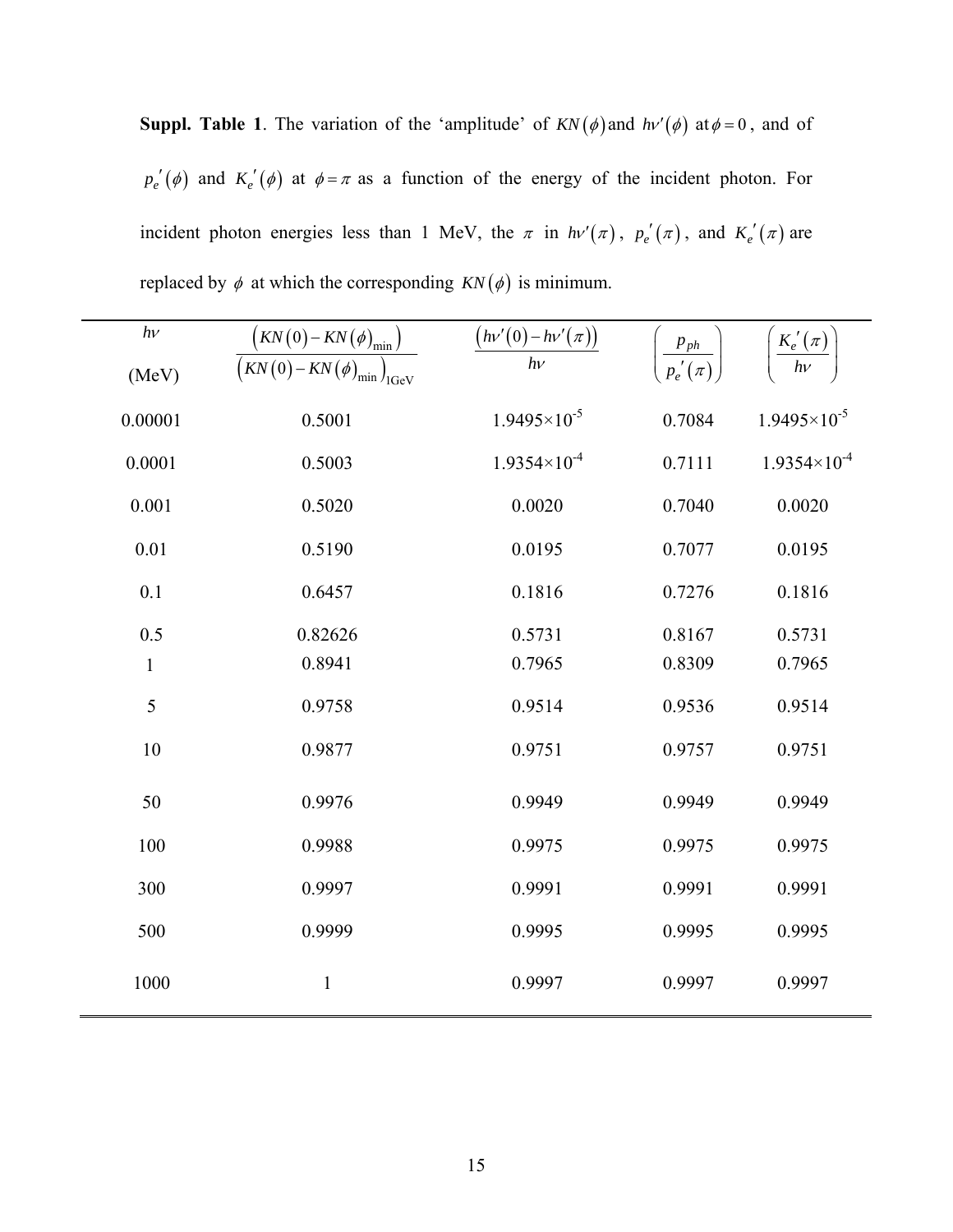

**Suppl. Fig. 2.** The variations of  $\left[ \left( KN(\phi)\right)_{Norm} - \left(hv'(\phi)\right)_{Norm} \right]$ ,  $\left[ \left(KN(\phi)\right)_{Norm} + \left(p_e'(\phi)\right)_{Norm} \right]$ , and  $\left[ \left(KN(\phi)\right)_{Norm} + \left(K_e'(\phi)\right)_{Norm} \right]$  for incident photon

energies are 0.01 MeV, 10 MeV, and 100 MeV, as a function of photon scattering angle  $\phi$ .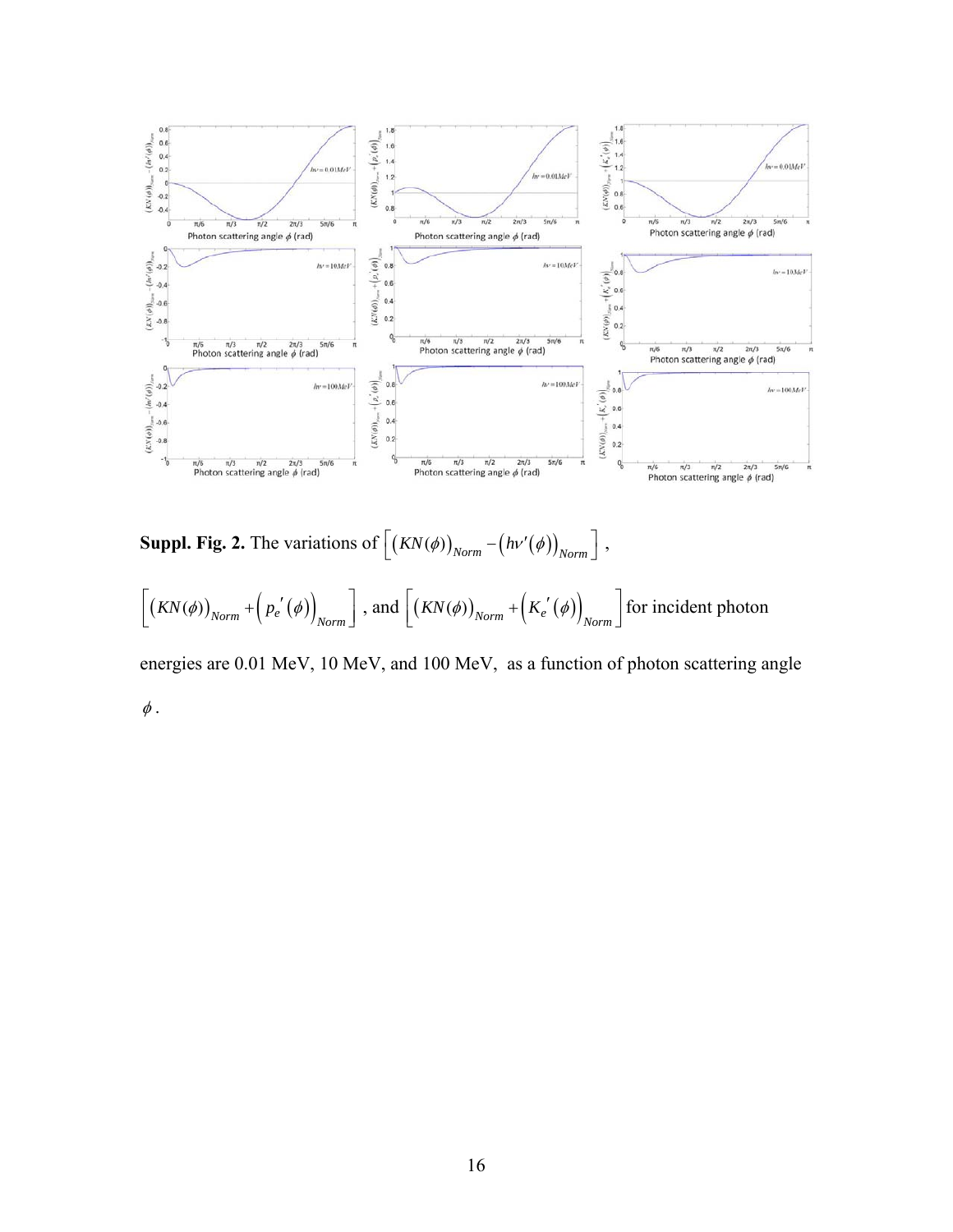**Suppl. Table 2**. Pearson's chi-square test to compare the matching of  $\left[ \left( KN(\phi_i) \right)_{Norm} \right]$  $\text{with}\left[\left(hv'(\phi_i)\right)_{Norm}\right]$ , and matching of  $\left[\left(KN(\phi_i)\right)_{Norm} + \left(p_e'(\phi_i)\right)_{Norm}\right]$  and  $\left[ \left( KN(\phi_i)_{Norm} + \left( K_e'(\phi_i) \right)_{Norm} \right] \right]$  with 1 as a function of energy of incident photon *hv* by considering 2000 data points (degree of freedom= 1999), where a probability level of 0.9999 has a critical value of 1740.7049.

| $h\nu$       | $\chi^2$                                                  | $\chi^2$                                                                                                                                                                                                                                                                                                                        | $\chi^2$  |
|--------------|-----------------------------------------------------------|---------------------------------------------------------------------------------------------------------------------------------------------------------------------------------------------------------------------------------------------------------------------------------------------------------------------------------|-----------|
| (MeV)        |                                                           | $O_i = \left[ \left(KN\left(\phi_i\right)\right)_{Norm} \right] \quad O_i = \left\lceil \left(KN\left(\phi_i\right)\right)_{Norm} + \left(p_e'\left(\phi_i\right)\right)_{Norm} \right\rceil \quad O_i = \left\lceil \left(KN\left(\phi_i\right)_{Norm} + \left(K_e'\left(\phi_i\right)\right)_{Norm}\right\rceil \right\rceil$ |           |
|              | $E_i = \left[ \left( h v'(\phi_i) \right)_{Norm} \right]$ | $E_i = 1$                                                                                                                                                                                                                                                                                                                       | $E_i = 1$ |
| .00001       | 499.3880                                                  | 391.2637                                                                                                                                                                                                                                                                                                                        | 499.3880  |
| 0.0001       | 498.3787                                                  | 390.2381                                                                                                                                                                                                                                                                                                                        | 498.3787  |
| 0.001        | 488.4664                                                  | 380.1696                                                                                                                                                                                                                                                                                                                        | 488.4664  |
| 0.01         | 405.0711                                                  | 295.7840                                                                                                                                                                                                                                                                                                                        | 405.0711  |
| 0.1          | 154.8936                                                  | 57.4931                                                                                                                                                                                                                                                                                                                         | 154.8936  |
| 0.5          | 71.0068                                                   | 18.5619                                                                                                                                                                                                                                                                                                                         | 71.0068   |
| $\mathbf{1}$ | 44.6149                                                   | 13.6493                                                                                                                                                                                                                                                                                                                         | 44.6149   |
| 5            | 15.0225                                                   | 9.1691                                                                                                                                                                                                                                                                                                                          | 15.0225   |
| 10           | 10.1307                                                   | 7.6830                                                                                                                                                                                                                                                                                                                          | 10.1307   |
| 50           | 4.3626                                                    | 4.1032                                                                                                                                                                                                                                                                                                                          | 4.3626    |
| 100          | 3.0718                                                    | 2.9777                                                                                                                                                                                                                                                                                                                          | 3.0718    |
| 300          | 1.7690                                                    | 1.7505                                                                                                                                                                                                                                                                                                                          | 1.7690    |
| 500          | 1.3696                                                    | 1.3610                                                                                                                                                                                                                                                                                                                          | 1.3696    |
| 1000         | 0.9681                                                    | 0.9651                                                                                                                                                                                                                                                                                                                          | 0.9681    |